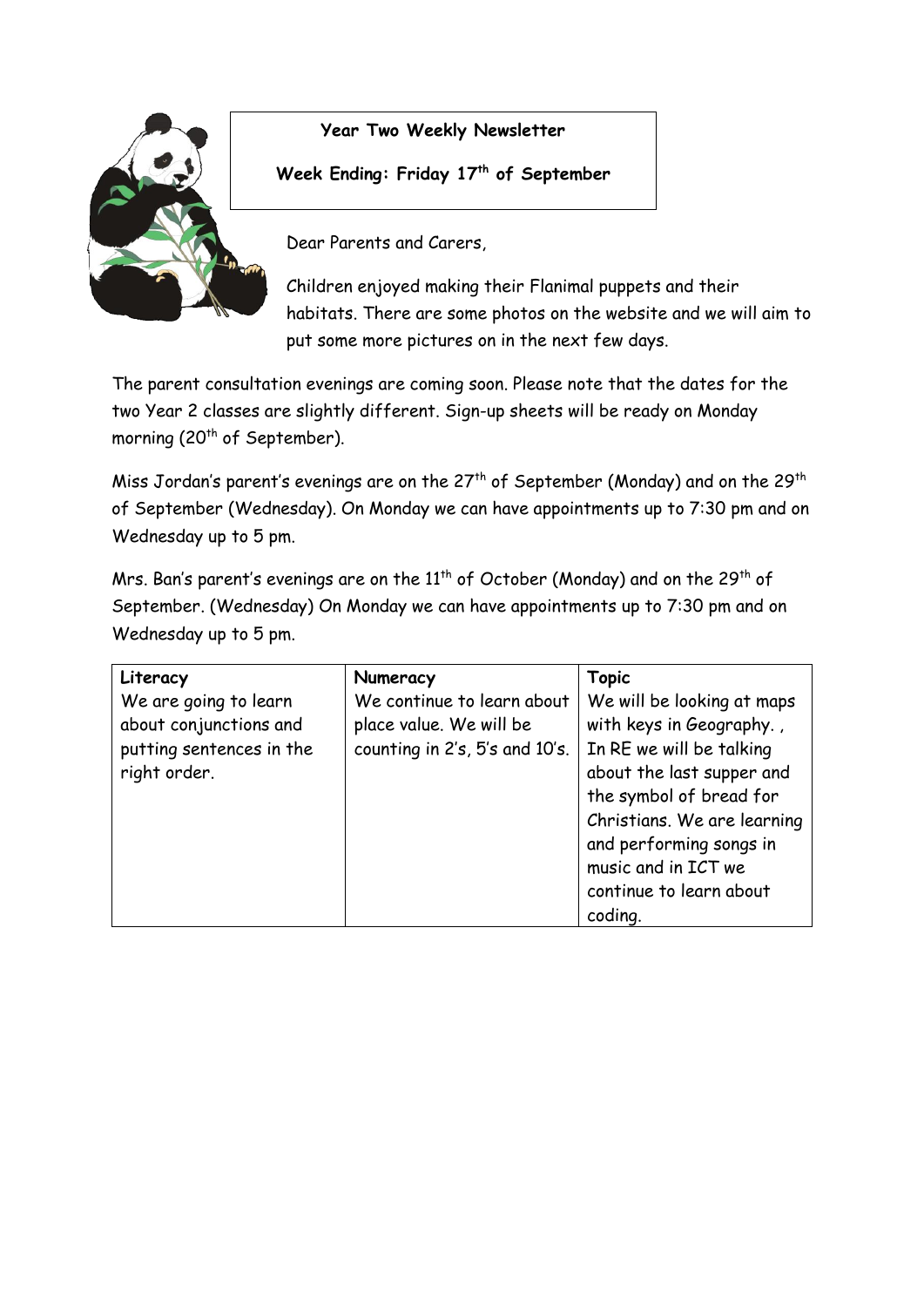## **Homework**

**Please complete homework in the red homework book and make sure your child hands it in no later than Wednesday each week. Marked books will be returned to them on Friday each week.** 

| Reading<br>Please read with your child regularly and<br>fill in the reading chart that has been<br>sent out today.                                                                               | CLIC Learn-its<br>Our learn-its are:<br>$7 + 4 = 11$<br>$8 + 4 = 12$<br>$9 + 4 = 13$<br>$8 + 3 = 11$<br>$9 + 3 = 12$                                                                                                                                                                                                                                                                                                   |
|--------------------------------------------------------------------------------------------------------------------------------------------------------------------------------------------------|------------------------------------------------------------------------------------------------------------------------------------------------------------------------------------------------------------------------------------------------------------------------------------------------------------------------------------------------------------------------------------------------------------------------|
| <b>Spelling</b><br>Children will have their next spelling test<br>on Friday (24 <sup>th</sup> of September).<br>These are the words they will be tested<br>on: saw, four, corn, haunted, thought | Literacy Activity<br>Can you find a poem about autumn or<br>Harvest? Copy this poem neatly into your<br>homework book and draw a picture to go<br>with it.<br>Make sure:<br>Tall letters are tall: b, d, f, h, k, l,<br>$\bullet$<br>$\mathbf t$ .<br>Fall letters drop below the line: g,<br>$j$ , p, q, $y$<br>Small letters are half the size of<br>the tall letters: $a, c, i, e, m, n, s, o,$<br>u, v, w, r, x, z |

## **Additional Homework Activities**

## **Please note that these activities are optional:**

- 1. Go out into nature you could simply go into your garden or for a walk and look for a habitat of a living creature. Take a photo of it or draw a picture to put into your homework book. As an extra challenge, can you write about what you have found?
- 2. Talk to someone older than you, a parent, a grandparent or a friend. Ask them what their house was like when they were growing up. Did they have everything that you have in your house now? What was different? What was the same? Together, write down some of the conversation.